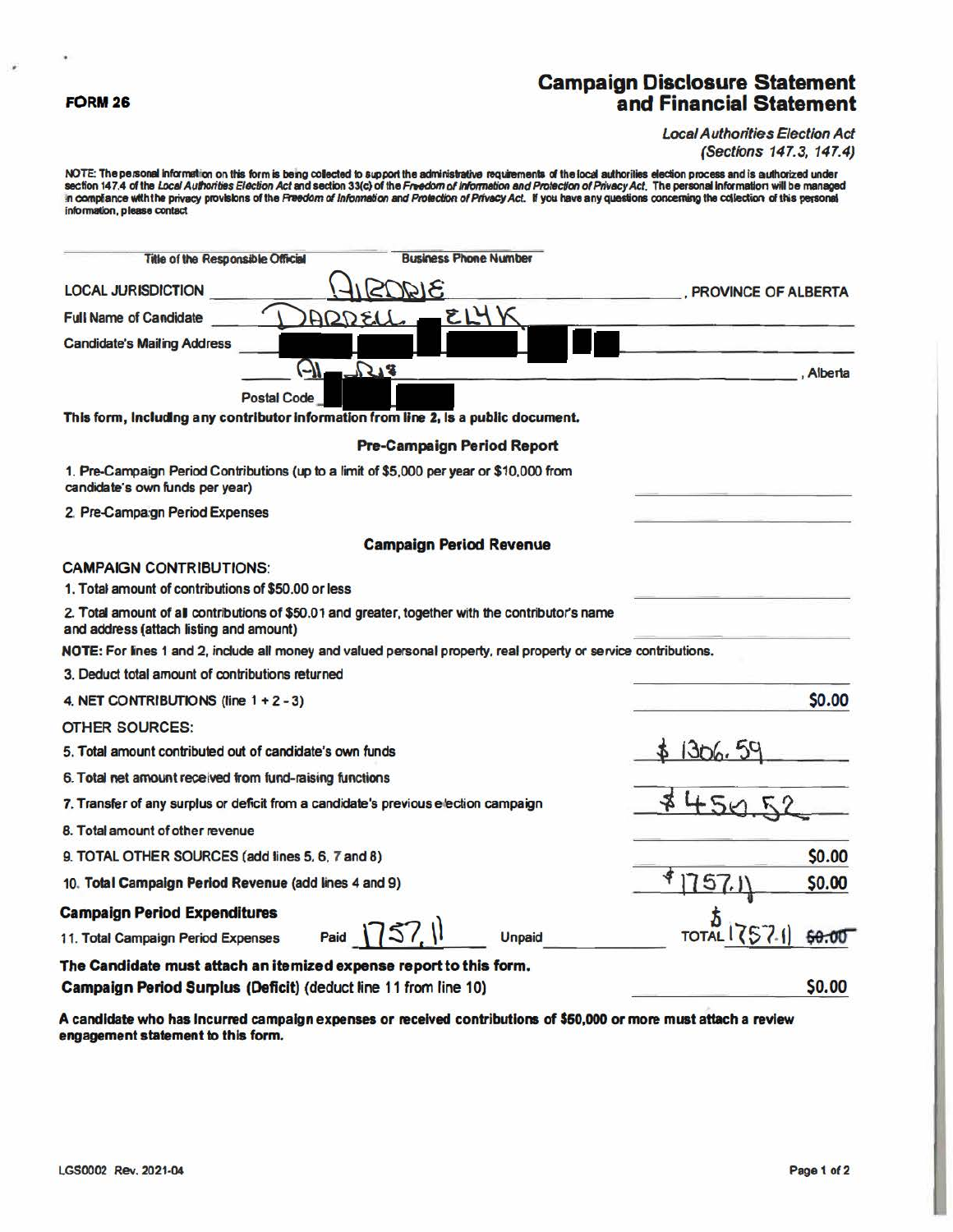#### **ATTESTATION OF CANDIDATE**

 $\bullet$ 

 $\bullet$ 

This is to certify that to the best of my knowledge this document and all attachments accurately reflect the information required under section 147.4 of the Local Authorities Electi

 $202222$ Date yyyy-mm-dd Signature  $\overline{\phantom{a}}$ 

Forward the signed original of this document to the address of the local jurisdiction in which the candidate was nominated for election.

### IT IS AN OFFENCE TO FILE A FALSE STATEMENT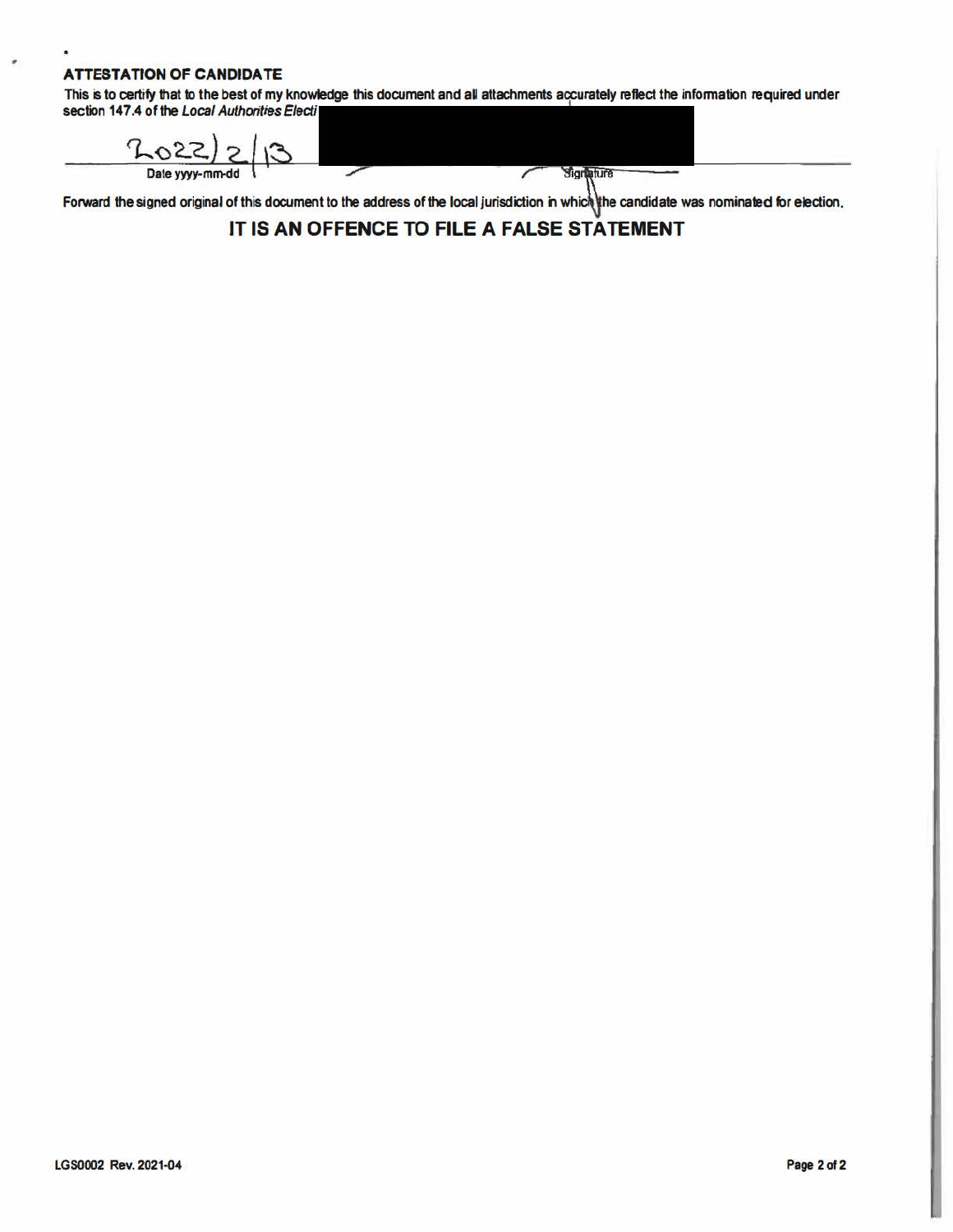# **2021 Campaign Disclosure Statement**

## **Campaign Contributions**

| <b>From Candidates Own Funds</b><br><b>Candidates Previous Election Campaign</b>                                 | \$1,306.59<br>\$450.52                        |
|------------------------------------------------------------------------------------------------------------------|-----------------------------------------------|
| <b>Total</b>                                                                                                     | \$1,757.11                                    |
| <b>Expenditures</b>                                                                                              |                                               |
| <b>Golden West Broadcasting</b><br><b>Great West Media</b><br><b>Great West Media</b><br><b>Great West Media</b> | \$1,232.11<br>\$75.60<br>\$148.05<br>\$301.35 |
| Total                                                                                                            | \$1,757.11                                    |

×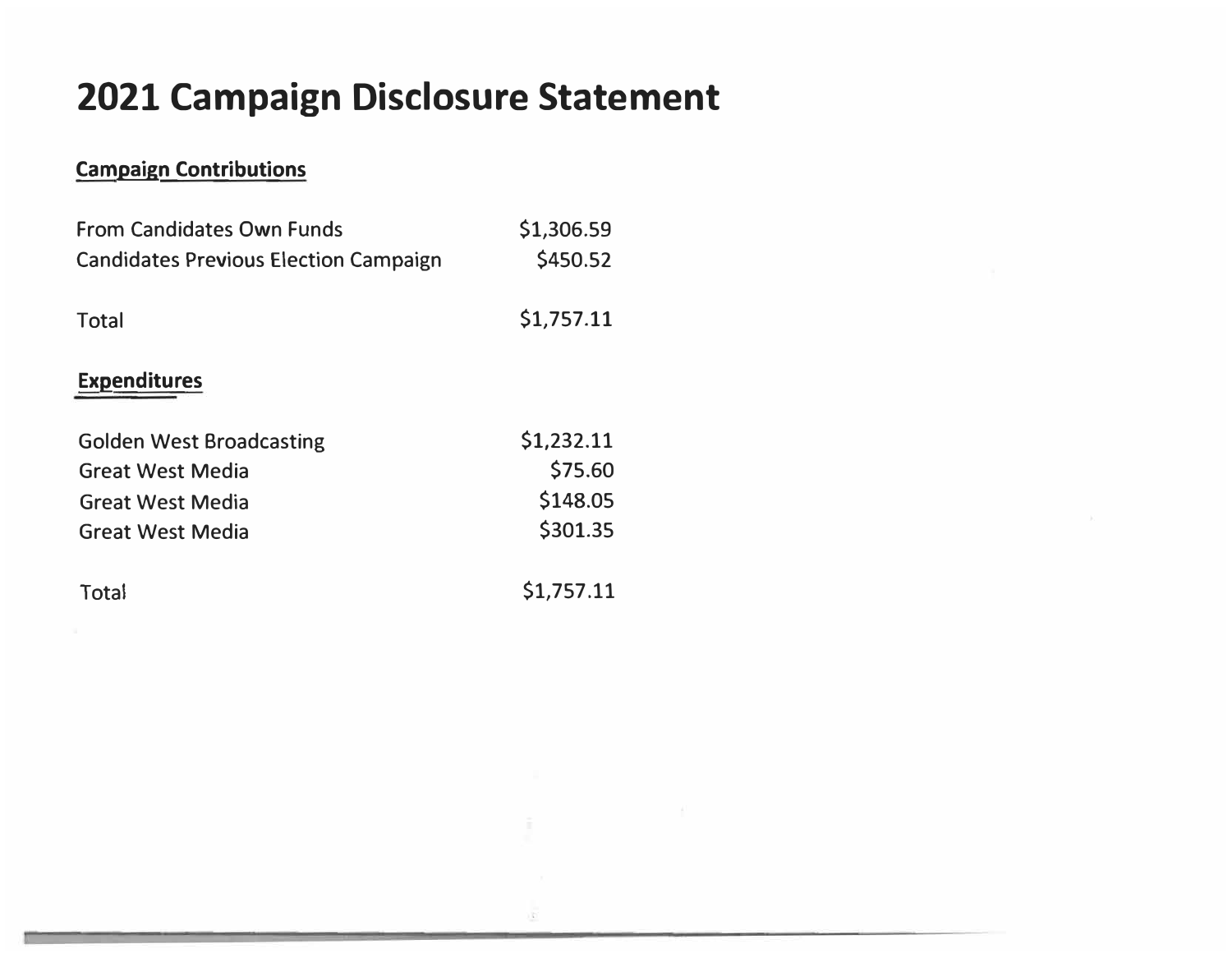### **CITY OF AIRDRIE**

 $-200$ 

### 111772

|                       | <b>Vendor</b>         |                     | <b>Vendor ID</b>       | <b>Payment Number</b>              |        | <b>Date</b> | <b>Check Number</b>            |
|-----------------------|-----------------------|---------------------|------------------------|------------------------------------|--------|-------------|--------------------------------|
|                       | BELYK, DARRELL        |                     | 0000300                | 00000000000172275                  |        | 08/18/2021  | 111772                         |
| <b>Voucher Number</b> | <b>Invoice Number</b> | <b>Invoice Date</b> | <b>Outstanding Amt</b> | <b>Net Paid Amt Discount Taken</b> |        |             | <b>Write Off Net Check Amt</b> |
| 0000000000095446      | 2017SURPLUS           | 08/12/2021          | \$450.52               | \$450.52                           | \$0.00 | \$0.00      | \$450.52                       |

 $445052$ 

 $\frac{1}{40}$  on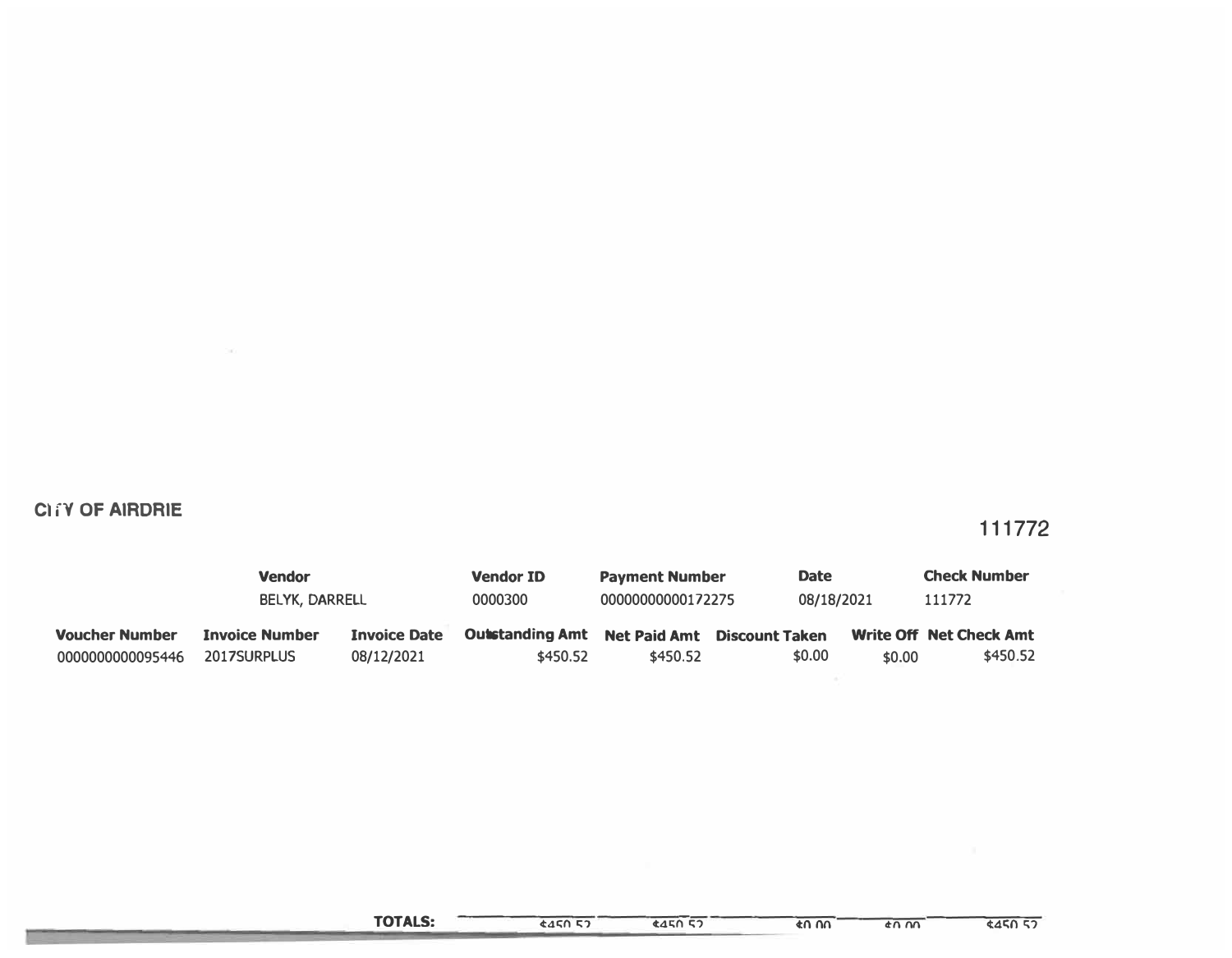

#### RVP

Remit to:Great West Media Box 263 St.Albert, AB T8N 1N3 780-460-5500

## **INVOICE**

|       | <b>Invoice No.: RVDI113180</b> |
|-------|--------------------------------|
| Date: | 10/07/2021                     |
| Page: | $\mathbf{1}$                   |

#### **Billed** to : **Advertiser** : 78893 DARRELL BELYK DARRELL BELYK Client No. **Tearsheets**  Client No. **Salesrep Terms of Payment**  CREDIT CARD Lois Jones **Gross Discount Net Description Rate Publication** : Airdrie City *View•* Qjck Here' **Issue Date :** 10/07/2021 **P.O.#: Title** : ELECTION AD **Ad Size** : J2, 3.0000 Col. x 43 Agate Lines **Job#:** 0002419204 **Section: Ad#:** 2419204 **Color:** Ful Cdour **Reference#:** 822100 **Page:** 8 141.00 0.00 141.00 Ad Rate 0.00 0.00 0.00 Ful Color SUB TOTAL : 141.00 H.S.T./GS.T. : 7.05 P.S.T. : **0.00**  INVOICE TOTAL : 148.05 **PAYMENT:** 148.05 ADJUSTMENT . **0.00 PAID**  AMOUNT DUE : 0.00 **H.S.T./G.S.T. Registration No.** :812877074RT0001 . . . . *.* . . . **Client Id. : Invoice No.** : RVDl113180 **Telephone:** Date: 10/07/2021 SUB TOTAL : 141.00 DARRELL BELYK 7.05<br>P.S.T. : 7.05<br>P.S.T. : 7.05 **P.S.T.:** INVOICE TOTAL : 148.05 PAYMENT : 148.05 ADJUSTMENT : 0.00 AMOUNT DUE :  $\vert$  0.00

- **PLEASE DETACH AND RETURN THIS PORTION WITH YOUR PAYMENT -**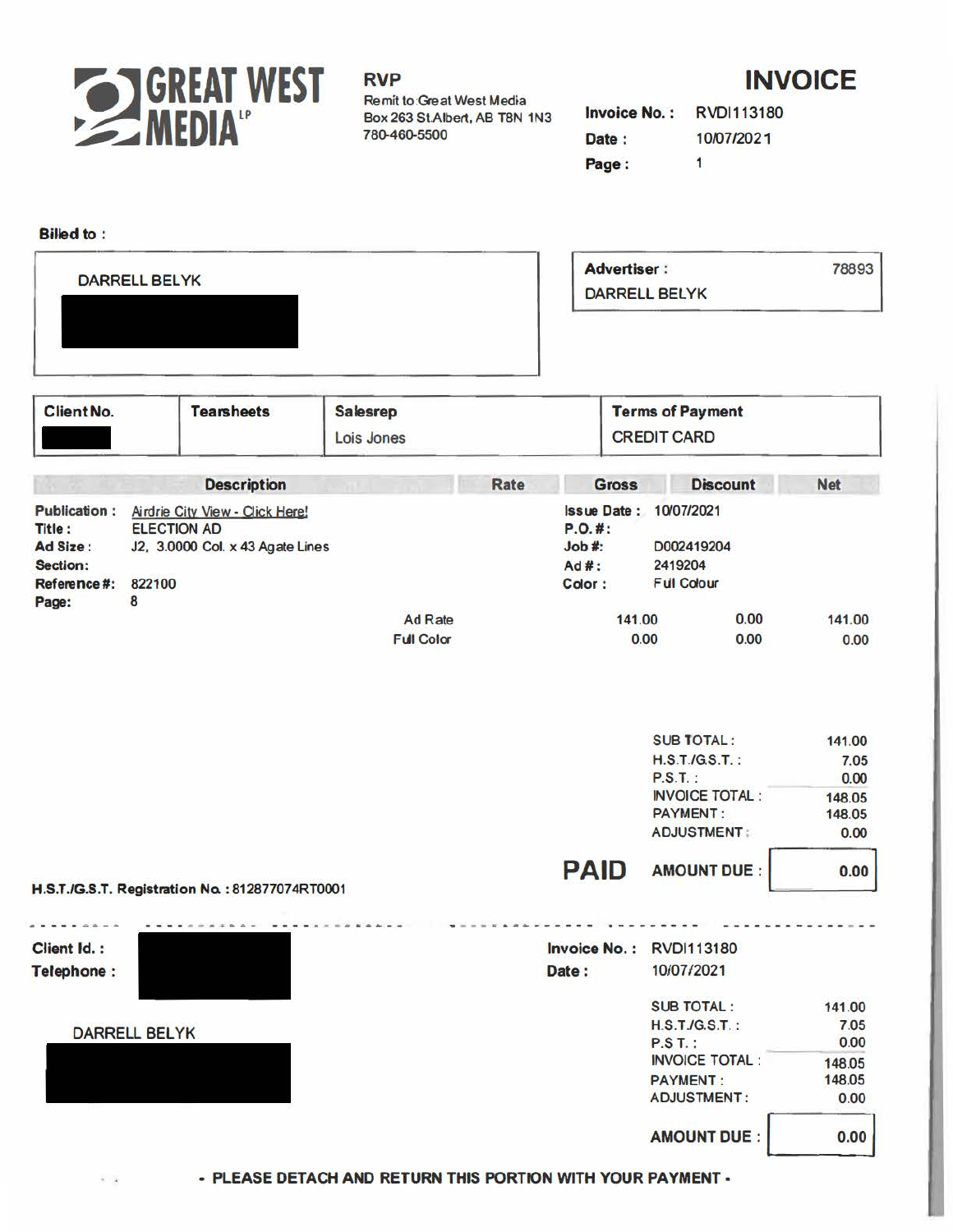

# **INVOICE**

Invoice No.: RVDI112887 09/30/2021 Date:  $\overline{1}$ Page:

| <b>Advertiser:</b><br><b>DARRELL BELYK</b><br><b>DARRELL BELYK</b><br><b>Client No.</b><br><b>Tearsheets</b><br><b>Terms of Payment</b><br><b>Salesrep</b><br><b>CREDIT CARD</b><br>Lois Jones<br>Rate<br><b>Description</b><br><b>Discount</b><br><b>Gross</b><br><b>Issue Date:</b><br>09/30/2021<br><b>Publication:</b><br>Airdrie City View - Click Here!<br><b>ELECTION AD</b><br>P.0.#:<br>Title:<br>Ad Size:<br>Job #:<br>D002419132<br>L3, 3.0000 Col. x 20 Agate Lines<br>Ad#:<br>Section:<br>2419132<br>Reference #:<br>822097<br>Color:<br><b>Full Colour</b><br>Page:<br>$\overline{\mathbf{4}}$<br>72.00<br>0.00<br>Ad Rate<br><b>Full Color</b><br>0.00<br>0.00<br><b>SUB TOTAL:</b><br><b>H.S.T./G.S.T.:</b><br>$P.S.T.$ :<br><b>INVOICE TOTAL:</b><br><b>PAYMENT:</b><br><b>ADJUSTMENT:</b><br><b>PAID</b><br><b>AMOUNT DUE:</b><br><b>Invoice No.:</b><br><b>RVDI112887</b><br>09/30/2021<br>Date:<br><b>SUB TOTAL:</b><br>$H.S.T./G.S.T.$ :<br><b>DARRELL BELYK</b><br>P.S.T.<br><b>INVOICE TOTAL:</b><br><b>PAYMENT:</b><br><b>ADJUSTMENT:</b><br><b>AMOUNT DUE:</b> | <b>Billed</b> to: |  |  |       |                       |
|-----------------------------------------------------------------------------------------------------------------------------------------------------------------------------------------------------------------------------------------------------------------------------------------------------------------------------------------------------------------------------------------------------------------------------------------------------------------------------------------------------------------------------------------------------------------------------------------------------------------------------------------------------------------------------------------------------------------------------------------------------------------------------------------------------------------------------------------------------------------------------------------------------------------------------------------------------------------------------------------------------------------------------------------------------------------------------------------|-------------------|--|--|-------|-----------------------|
|                                                                                                                                                                                                                                                                                                                                                                                                                                                                                                                                                                                                                                                                                                                                                                                                                                                                                                                                                                                                                                                                                         |                   |  |  | 78893 |                       |
|                                                                                                                                                                                                                                                                                                                                                                                                                                                                                                                                                                                                                                                                                                                                                                                                                                                                                                                                                                                                                                                                                         |                   |  |  |       |                       |
|                                                                                                                                                                                                                                                                                                                                                                                                                                                                                                                                                                                                                                                                                                                                                                                                                                                                                                                                                                                                                                                                                         |                   |  |  |       |                       |
|                                                                                                                                                                                                                                                                                                                                                                                                                                                                                                                                                                                                                                                                                                                                                                                                                                                                                                                                                                                                                                                                                         |                   |  |  |       |                       |
|                                                                                                                                                                                                                                                                                                                                                                                                                                                                                                                                                                                                                                                                                                                                                                                                                                                                                                                                                                                                                                                                                         |                   |  |  |       | <b>Net</b>            |
|                                                                                                                                                                                                                                                                                                                                                                                                                                                                                                                                                                                                                                                                                                                                                                                                                                                                                                                                                                                                                                                                                         |                   |  |  |       |                       |
|                                                                                                                                                                                                                                                                                                                                                                                                                                                                                                                                                                                                                                                                                                                                                                                                                                                                                                                                                                                                                                                                                         |                   |  |  |       |                       |
| H.S.T./G.S.T. Registration No.: 812877074RT0001<br>Client Id.:<br>Telephone:                                                                                                                                                                                                                                                                                                                                                                                                                                                                                                                                                                                                                                                                                                                                                                                                                                                                                                                                                                                                            |                   |  |  |       | 72.00                 |
|                                                                                                                                                                                                                                                                                                                                                                                                                                                                                                                                                                                                                                                                                                                                                                                                                                                                                                                                                                                                                                                                                         |                   |  |  |       | 0.00                  |
|                                                                                                                                                                                                                                                                                                                                                                                                                                                                                                                                                                                                                                                                                                                                                                                                                                                                                                                                                                                                                                                                                         |                   |  |  |       | 72.00<br>3.60<br>0.00 |
|                                                                                                                                                                                                                                                                                                                                                                                                                                                                                                                                                                                                                                                                                                                                                                                                                                                                                                                                                                                                                                                                                         |                   |  |  |       | 75.60                 |
|                                                                                                                                                                                                                                                                                                                                                                                                                                                                                                                                                                                                                                                                                                                                                                                                                                                                                                                                                                                                                                                                                         |                   |  |  |       | 75.60<br>0.00         |
|                                                                                                                                                                                                                                                                                                                                                                                                                                                                                                                                                                                                                                                                                                                                                                                                                                                                                                                                                                                                                                                                                         |                   |  |  |       | 0.00                  |
|                                                                                                                                                                                                                                                                                                                                                                                                                                                                                                                                                                                                                                                                                                                                                                                                                                                                                                                                                                                                                                                                                         |                   |  |  |       |                       |
|                                                                                                                                                                                                                                                                                                                                                                                                                                                                                                                                                                                                                                                                                                                                                                                                                                                                                                                                                                                                                                                                                         |                   |  |  |       |                       |
|                                                                                                                                                                                                                                                                                                                                                                                                                                                                                                                                                                                                                                                                                                                                                                                                                                                                                                                                                                                                                                                                                         |                   |  |  |       | 72.00                 |
|                                                                                                                                                                                                                                                                                                                                                                                                                                                                                                                                                                                                                                                                                                                                                                                                                                                                                                                                                                                                                                                                                         |                   |  |  |       | 3.60<br>0.00          |
|                                                                                                                                                                                                                                                                                                                                                                                                                                                                                                                                                                                                                                                                                                                                                                                                                                                                                                                                                                                                                                                                                         |                   |  |  |       | 75.60<br>75.60        |
|                                                                                                                                                                                                                                                                                                                                                                                                                                                                                                                                                                                                                                                                                                                                                                                                                                                                                                                                                                                                                                                                                         |                   |  |  |       | 0.00                  |
|                                                                                                                                                                                                                                                                                                                                                                                                                                                                                                                                                                                                                                                                                                                                                                                                                                                                                                                                                                                                                                                                                         |                   |  |  |       | 0.00                  |

- PLEASE DETACH AND RETURN THIS PORTION WITH YOUR PAYMENT -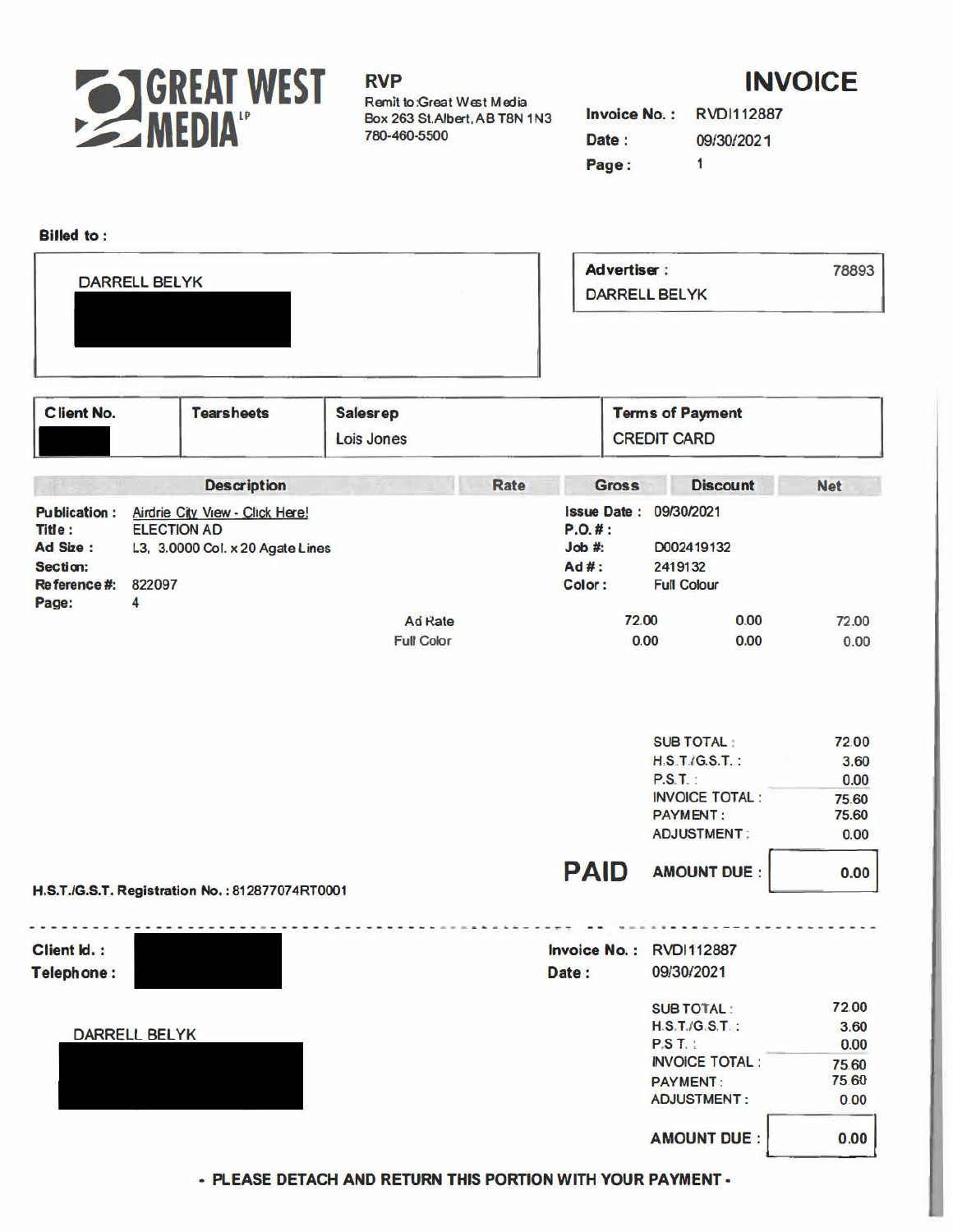### **GOLDEN WEST**

# **Statement of Account**

 $\mathcal{H}_{\mathcal{C}}$ 

Golden West Broadcasting Ltd. P.O. Box 950, 201 - 125 Centre Ave. Altona, MB **ROG 0B0** CANADA T:1 (800) 374 3315 E:gwacctg@goldenwest.ca

 $\sigma^{\rm c}$ 

Attn: DARRELL BELYK

#### DARRELL BELYK [9432]

As Of: Oct 15, 2021

|                |                 |         |             |             |                      |             | Invoiced   |            |          | Outstanding       |
|----------------|-----------------|---------|-------------|-------------|----------------------|-------------|------------|------------|----------|-------------------|
| Station        | Contract        | Invoice | Date        | Description | Advertiser           | Current     | 31 60 Days | 61-90 Days | >90 Days | <b>Balance \$</b> |
| AIR-DIG        | $UC-10121$      |         | 10/12/21 UC |             | <b>DARRELLBELYK</b>  | $-362.71$   |            |            |          | $-362.71$         |
| <b>CFIT FM</b> | <b>UC 1012</b>  |         | 10/12/21 UC |             | <b>DARRELL BELYK</b> | 869 40      |            |            |          | $-869.40$         |
| Total          | <b>STATE OF</b> |         |             |             |                      | $-1,232.11$ | 0,00       | 0.00       | 0.00     | $-1,232.11$       |